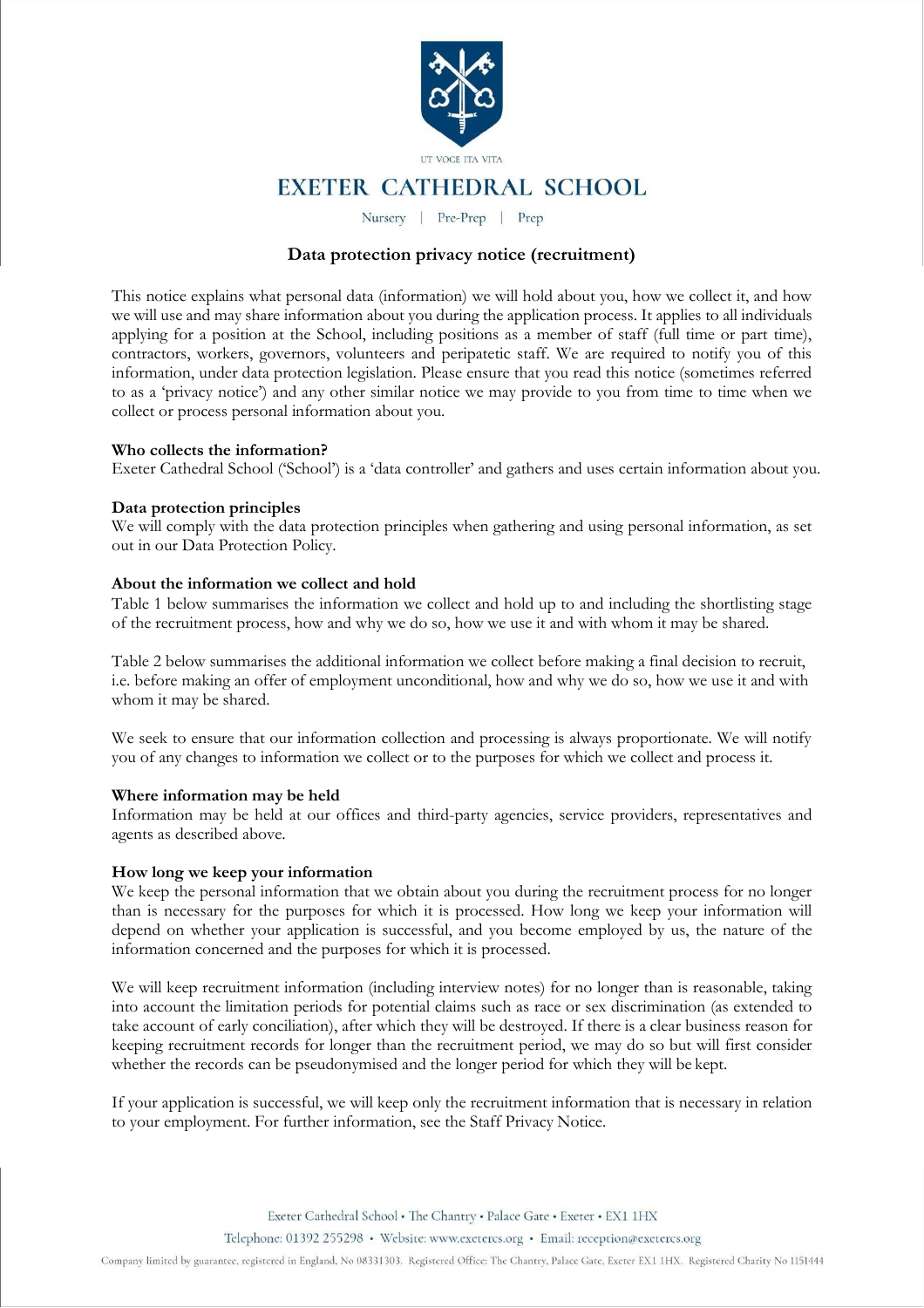

# **Your rights to correct and access your information and to ask for it to be erased**

Please contact our Data Protection Lead (DPL), Mr Steven Webber, who can be contacted via email at [s.webber@exetercs.org o](mailto:s.webber@exetercs.org)r by telephone on 01392 255321 (in accordance with applicable law) if you would like to correct or request access to information that we hold relating to you or if you have any questions about this notice. You also have the right to ask our DPL for some but not all of the information we hold and process to be erased (the 'right to be forgotten') in certain circumstances. Our DPL will provide you with further information about the right to be forgotten, if you ask for it.

# **Keeping your personal information secure**

We have appropriate security measures in place to prevent personal information from being accidentally lost or used or accessed in an unauthorised way. We limit access to your personal information to those who have a genuine business need to know it. Those processing your information will do so only in an authorised manner and are subject to a duty of confidentiality.

We also have procedures in place to deal with any suspected data security breach. We will notify you and any applicable regulator of a suspected data security breach where we are legally required to do so.

# **How to complain**

We hope that our DPL will be able to resolve any query or concern you raise about our use of your information. If not, contact the Information Commissioner at: https://ico.org.uk/concerns/ or telephone 0303 123 1113 for further information about your rights and how to make a formal complaint.

| The information we<br>collect                                                                                                                   | How we collect<br>the information                                                         | Why we collect the<br>information                                                                                                                                                                      | How we use and may<br>share the information                                                                                                                                                                                                                |
|-------------------------------------------------------------------------------------------------------------------------------------------------|-------------------------------------------------------------------------------------------|--------------------------------------------------------------------------------------------------------------------------------------------------------------------------------------------------------|------------------------------------------------------------------------------------------------------------------------------------------------------------------------------------------------------------------------------------------------------------|
| Your name and<br>contact details (i.e.<br>address, home and<br>mobile phone<br>numbers, email<br>address)                                       | From you                                                                                  | Legitimate interest: to<br>carry out a fair<br>recruitment process<br>Legitimate interest: to<br>progress your<br>application, arrange<br>interviews and inform<br>you of the outcome at<br>all stages | To enable HR personnel or<br>the manager of the relevant<br>department to contact you<br>to progress your<br>application, arrange<br>interviews and inform you<br>of the outcome<br>To inform the relevant<br>manager or department of<br>your application |
| Details of your<br>qualifications,<br>experience,<br>employment history<br>(including job titles,<br>salary and working<br>hours) and interests | From you, in the<br>completed<br>application form<br>and interview<br>notes (if relevant) | Legitimate interest: to<br>carry out a fair<br>recruitment process<br>Legitimate interest: to<br>make an informed<br>decision to shortlist for<br>interview and (if<br>relevant) to recruit            | To make an informed<br>recruitment decision                                                                                                                                                                                                                |
| Your name, contact<br>details and details of<br>your qualifications,<br>experience,                                                             | From you, in the<br>completed<br>application form                                         | Legitimate interest: to<br>carry out a fair<br>recruitment process.                                                                                                                                    | To see whether an<br>associated School has any<br>suitable vacancies                                                                                                                                                                                       |

# **Table 1**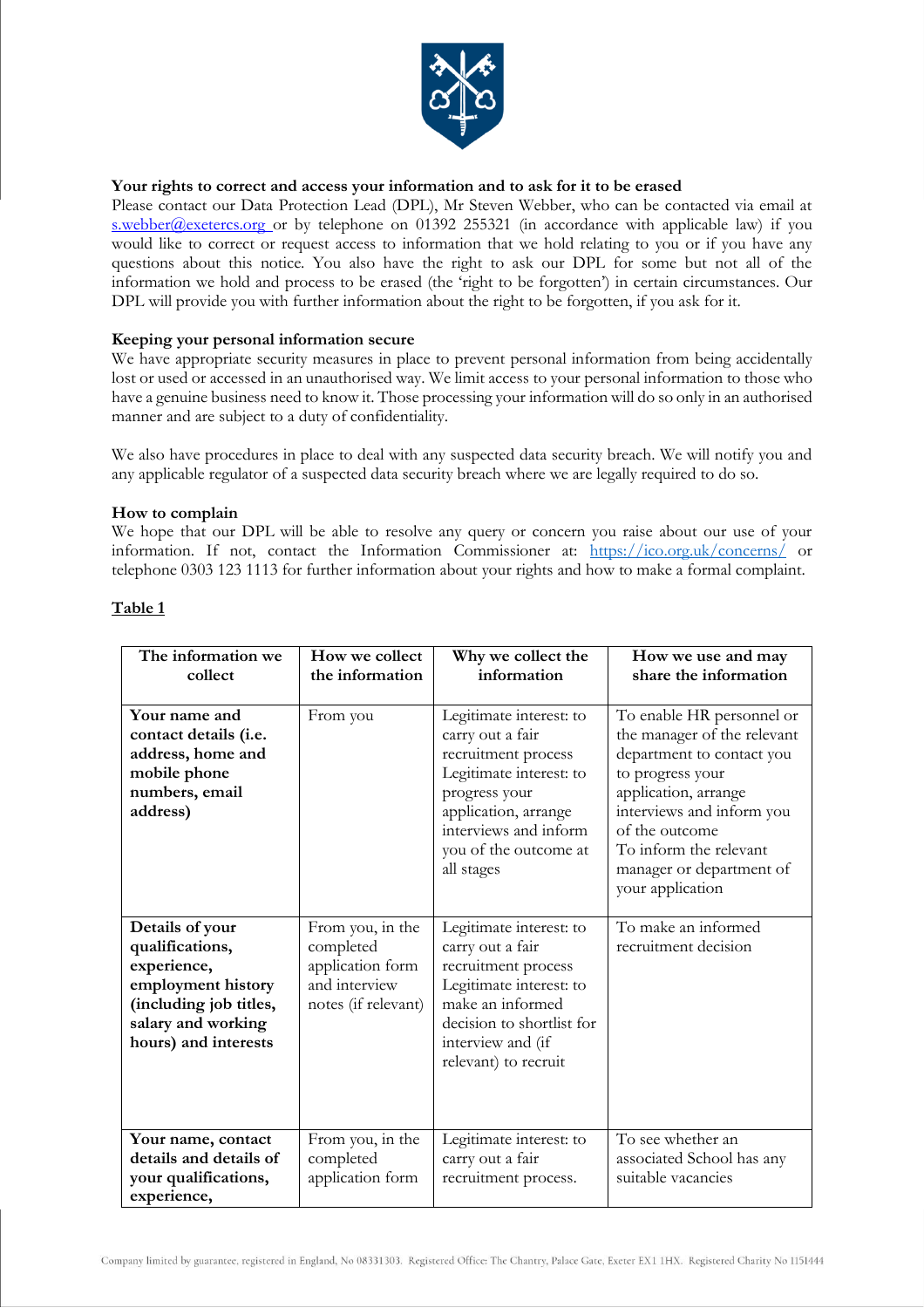

| employment history<br>and interests              | and interview<br>notes (if relevant)               | Legitimate interest: if<br>you are unsuccessful in<br>your application, your<br>details may be passed<br>on to an associated<br>School to see if they<br>have any suitable<br>vacancies       |                                                                                                                                                                                                              |
|--------------------------------------------------|----------------------------------------------------|-----------------------------------------------------------------------------------------------------------------------------------------------------------------------------------------------|--------------------------------------------------------------------------------------------------------------------------------------------------------------------------------------------------------------|
| Information<br>regarding your<br>criminal record | From you, in<br>your completed<br>application form | To comply with our<br>legal obligations<br>For reasons of<br>substantial public<br>interest (preventing or<br>detecting unlawful acts,<br>and protecting the<br>public against<br>dishonesty) | To make an informed<br>recruitment decision<br>To carry out statutory<br>checks<br>Information shared with<br>DBS and other regulatory<br>authorities as required<br>For further information, see<br>* below |
| Details of your<br>referees                      | From your<br>completed<br>application form         | Legitimate interest: to<br>carry out a fair<br>recruitment process<br>In the regulated sector,<br>to comply with our<br>legal obligations to<br>request references                            | To carry out a fair<br>recruitment process<br>To comply with<br>legal/regulatory obligations<br>Information shared with<br>relevant managers, HR<br>personnel and the referee                                |

# **Table 2**

| The information we collect                                                                                                                                                                                                                                                                         | How we collect<br>the information                                                          | Why we collect the<br>information                                                                                                                                                                                                                                                    | How we use and<br>may share the<br>information                                                                                                                               |
|----------------------------------------------------------------------------------------------------------------------------------------------------------------------------------------------------------------------------------------------------------------------------------------------------|--------------------------------------------------------------------------------------------|--------------------------------------------------------------------------------------------------------------------------------------------------------------------------------------------------------------------------------------------------------------------------------------|------------------------------------------------------------------------------------------------------------------------------------------------------------------------------|
| Information about your<br>previous academic and/or<br>employment history, including<br>details of any conduct,<br>grievance or performance<br>issues, appraisals, time and<br>attendance, from references<br>obtained about you from<br>previous employers and/or<br>education providers $\square$ | From your<br>referees (details<br>of whom you<br>will have<br>provided)                    | Legitimate interest: to<br>make an informed<br>decision to recruit<br>To comply with our<br>legal obligations<br>Legitimate interests: to<br>maintain employment<br>records and to comply<br>with legal, regulatory<br>and governance<br>obligations and good<br>employment practice | To obtain the<br>relevant reference<br>about you<br>To comply with<br>legal/regulatory<br>obligations<br>Information shared<br>with relevant<br>managers and HR<br>personnel |
| Information regarding your<br>academic and professional<br>qualifications $\square$                                                                                                                                                                                                                | From you, from<br>your education<br>provider, from<br>the relevant<br>professional<br>body | Legitimate interest: to<br>verify the information<br>about qualifications<br>provided by you                                                                                                                                                                                         | To make an<br>informed<br>recruitment<br>decision                                                                                                                            |